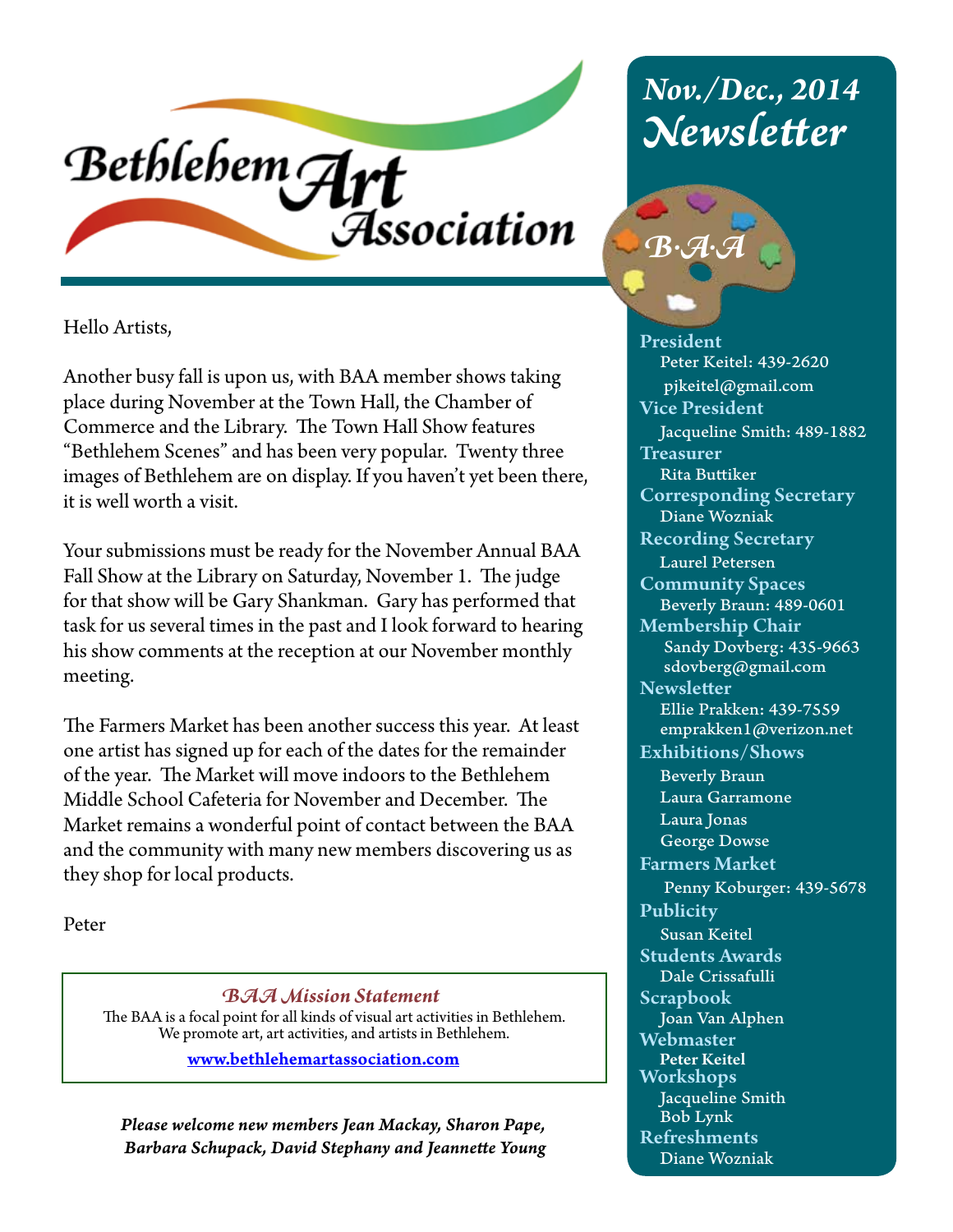# *B.A.A Meetings*





# **Workshop ~ Saturday, November 15 With Nina Stanley**

### *9:30 a.m. to 4:00 p.m. Delmar Presbyterian Church*

To sign up call Bob Lynk (439-3948) or Jacqueline Smith (489-1882) \$30 for members and \$40 for non-members (Note: You must give a 24 hour notice to not be charged if you cancel.)

Nina Stanley lives and works in the Capital Region and is an accomplished painter and figure drawer with a Classical Realist point of view. She founded the Upstate Artists Guild in order to conduct art classes and workshops. Nina has an atelier in Albany where she provides classical instruction and is also a full-time faculty member at the Art Institute Online. Nina was the presenter at the October BAA monthly meeting. Her workshop will be on still life drawing in charcoal or pencil.

A materials list can be obtained by visiting the Opportunities for Artists page on the BAA website.

# **Thursday, November 20, 6:45 p.m. Fall Show Reception With Comments by Judge Gary Shankman**

Gary Shankman has a Batchelor of Fine Arts in Painting from Boston University and a Master of Fine Arts in Painting degree from American University. Gary lives in Albany and is a full-time professor at Sage College of Albany. He is a member of the Oakroom Artists and his paintings are often at the Clement Gallery in Troy. Gary has been the judge of several BAA shows in the past and is back by popular demand.



**Thursday, December 18 Holiday Demonstration by Laura Garramone** *Platte Clove*

The December Holiday Meeting is when we have the pleasure of a presentation by a BAA member artist. This year's presenter, Laura Garramone, is a self-taught pastel artist with both formal and informal instruction. Most of Laura's work is inspired by the natural beauty of Green County and everyday surroundings. Laura has been a regular award winner at BAA shows. Here are some of Laura's own words on pastel: "I like working with this dry medium because it allows me to make the most of color. Pastels are extremely versatile and can produce intensely vibrant colors as well as soft, subtle shades of pale tones".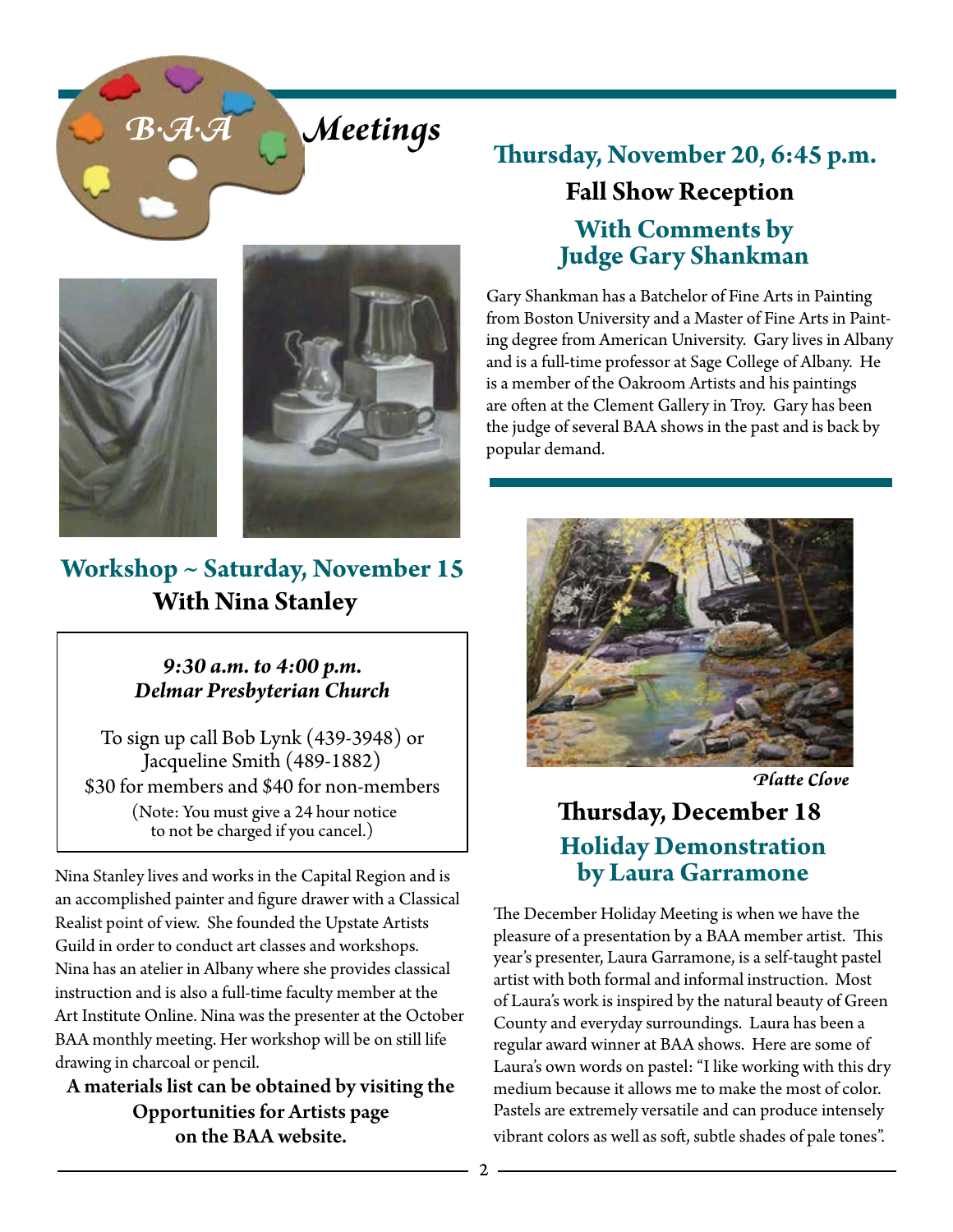



#### *The Great Western Staircase by George Dowse*

was awarded first prize in the Laumeister Fine Art Competition at The Bennington Center for the Arts. The exhibit runs through December 21.

#### *Rita Buttiker*

and Helga Pritchard will be having a show for the month of November at the Colonie Library. They will have an opening reception Nov. 2 from 2:00-4:00p.m.



*M-J Adelman* will have a photographic exhibit at the Voorheesville Library for all of October and November. She will also be at the Hammagrael Craft Fair on December 7th



Hall. *Iceland - Reflective Beauty*



*Rose McAvoy* reports the sale of her pen, ink and colored pencil drawing *Bethlehem Town Park Playground* showing at the Bethlehem Town



*The Awakening*

#### *Barbara Walter*

is exhibiting several abstract works at the Tivoli Artists Gallery, 60 Broadway, Tivoli NY in the "Motion.. Movement..Flow" exhibit.



#### *Jean Francois*

will have a photography show at the Daughter's of Sarah from November 10 through mid December. The opening for the show will be November 14 at 2:30p.m.

*Barbara McGeachen* will be exhibiting watercolors at the Voorheesville Library during the month of December.



*Kevin Kuhne* has a mixed media construction including wood pallets, driveway sealer and scale train tank cars, called *Port of Albany* in the 2014 Artists of the Mohawk-Hudson Regional at the Albany Institute of History and Art until Jan. 23, 2015

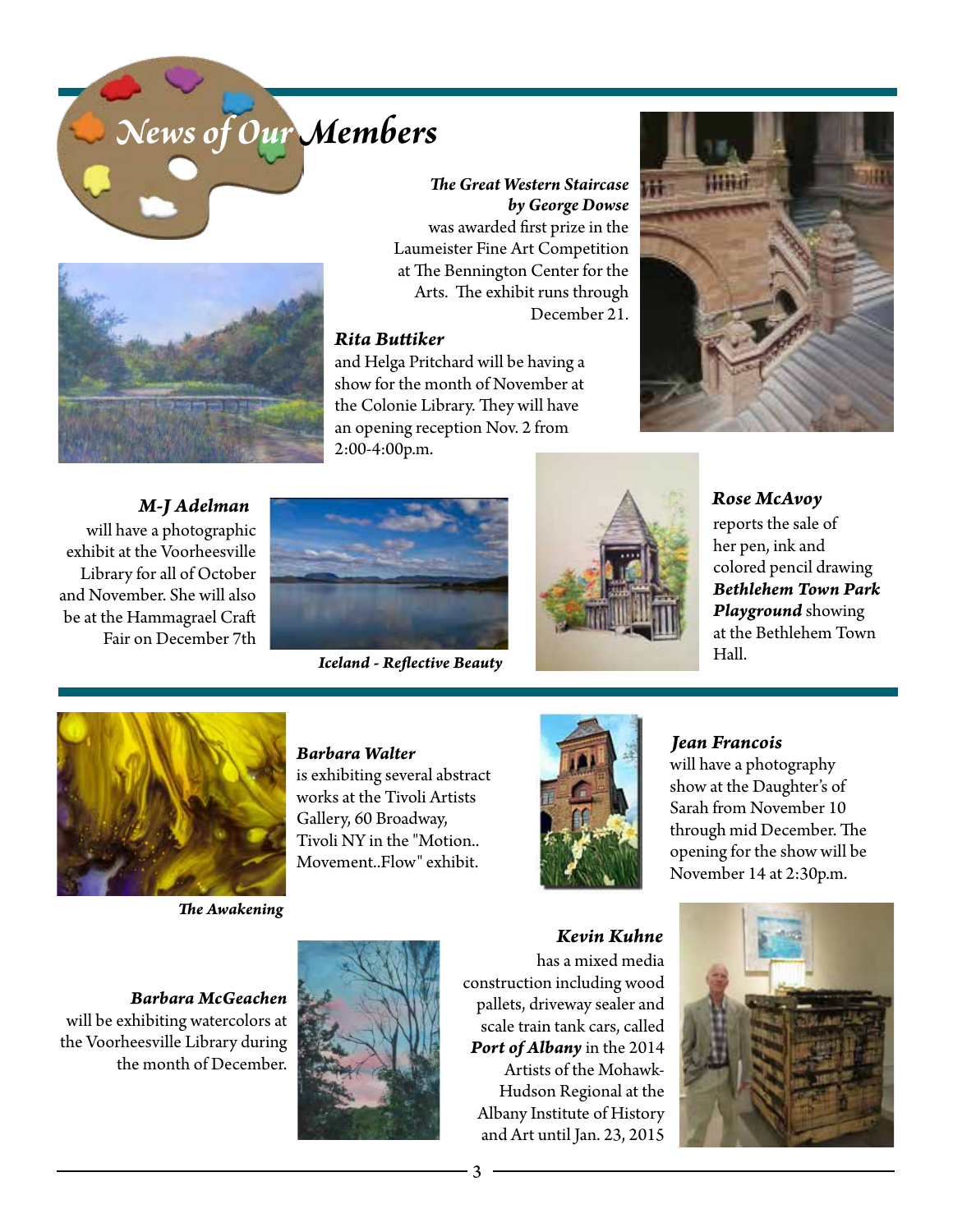



*Susan Story* I am very excited to announce that my framed pastel painting *The Old Apple Tree*, will be going on auction at the historic Salmagundi Club in NYC, Friday October

24th at 7p.m. Bids can be made at the Club, on line or on the phone during the auction. You can see the auction live on the internet. Please see:

http://www.liveauctioneers.com/item/30739458\_theold-apple-tree-susan-story#.VEaDQepW7po.gmail

*Sandy Dovberg* has 2 water themed paintings in the juried group exhibit, for the month of November, at the Southern Vermont Arts Center, Manchester VT. Reception is Nov. 1, 2:00-4:00pm



*Penny Koburger*

will be exhibiting oil and watercolor paintings for the month of November at the Carey Institute for Global Good in the Guggenheim Pavilion at 63 Huyck Rd., Rensselaerville, NY. Opening reception is November 9 from 1:00-3:00p.m.

## **Refreshments**

 This year for the November reception I will be asking for 3 volunteers to bake cookies. I will provide punch, cups and napkins. If anyone has any punch recipes that aren't too sweet, please let me know.

 Members are welcome to share a small treat for the Holiday Party as usual.

 If you would like to bake for the Fall or Spring receptions, please call me at 765-4951 or email me at dcwozniak@gmail.com

*Diane Wozniak*

# **Bethlehem Art Association Scholarship Raffle**



The prize in this year's raffle which funds the scholarships that the BAA awards to Bethlehem High School students is a mixed media painting, "**Old New York", by Edwin Becker.** The painting is 17" X 23" and includes a frame (24" X 30"). Thank you to Joan Krathaus for generously donating it. Everyone who has visited the Bethlehem Public Library has seen Edwin Becker's work in the large mural in the main hall. The raffle painting is on display at the Bethlehem Chamber of Commerce, 318 Delaware Ave, Delmar, NY. By getting an earlier start this year,

we should be able to generate sales at the Delmar Farmers Market.

Tickets are \$5 each. Only 100 tickets will be sold. Mail ticket, along with a check (payable to BAA) to cover the number of tickets purchased to:

*Laura Jonas 29 Dover Drive Delmar, NY 12054*

|                | <b>Bethlehem Art Association Scholarship Raffle</b><br>Prize: Mixed Media painting "Old New York" |
|----------------|---------------------------------------------------------------------------------------------------|
|                | by Edwin Becker                                                                                   |
| <b>Name</b>    |                                                                                                   |
| <b>Address</b> |                                                                                                   |
| <b>Phone</b>   |                                                                                                   |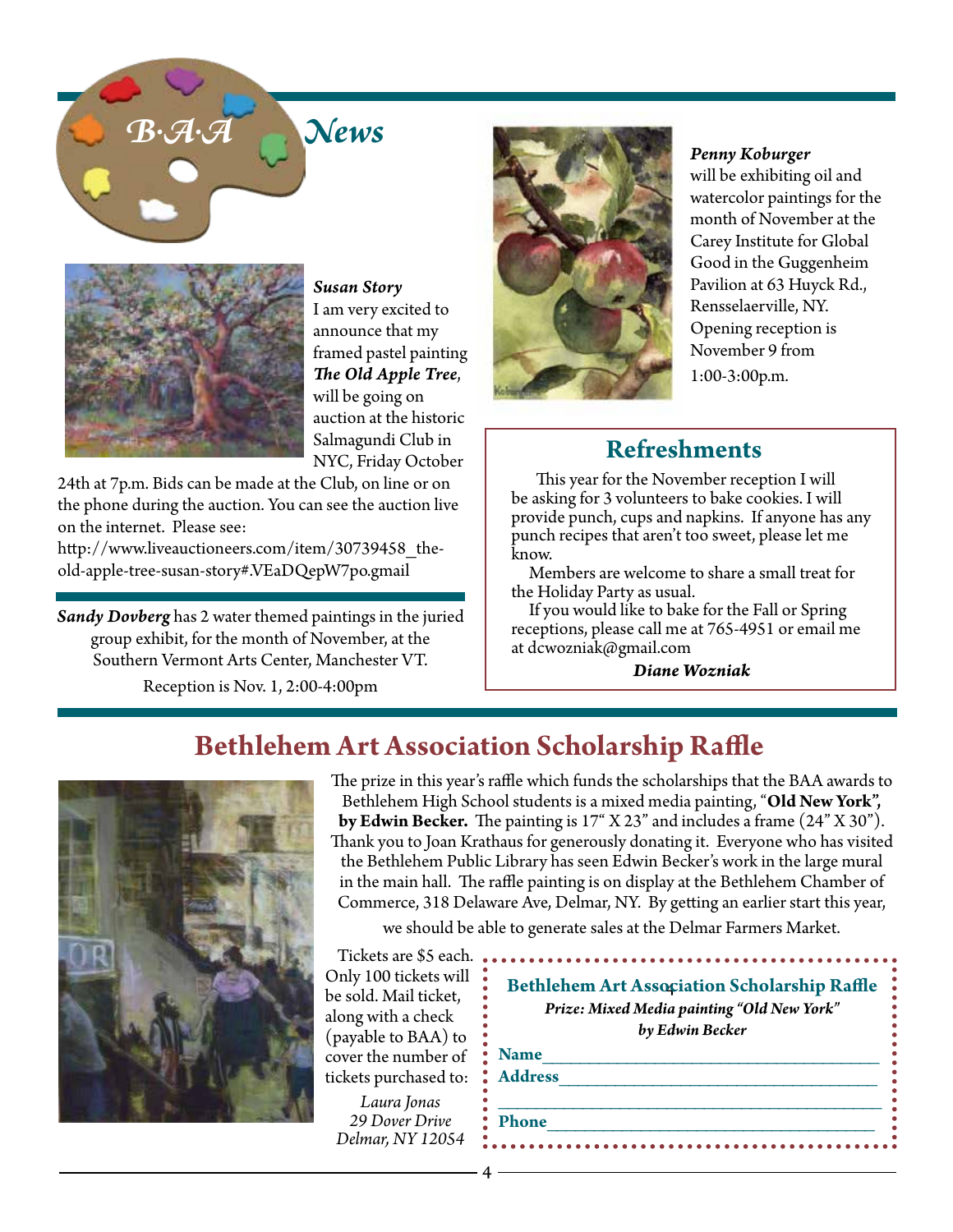# *B.A.A Meeting Recaps and More News*

# **September Meeting~Jean Mackay**

Our first presenter of the new season was nature artist Jean Mackay. Jean is a watercolorist who does remarkably detailed nature drawings and paintings. Favorite subjects include bird's nests, eggs, and animals. At the meeting Jean provided a wonderful and inspiring demonstration of her approach to nature paintings using a bird's nest. The evening did not allow enough time for the completion of the piece, but Jean has graciously finished it and provided a slide show of the progression of the painting through its various stages. Jean also brought a collection of her wonderful nature journals to the meeting for us to enjoy.







# **October Meeting~Nina Stanley**

Our October meeting presenter was Nina Stanley. Nina, a classical realist painter and drawer, demonstrated a classical approach to drawing drapery at the meeting. She described basic rules and steps as well as the seven elements that comprise drapery anatomy. Nina will conduct the BAA Fall Workshop on November 15 whose subject will be still life drawing. At the October meeting she demonstrated her considerable drawing skills and provided a preview of the workshop.

## **Bethlehem Scenes by Bethlehem Artists in the Bethlehem Town Hall.**

This year's show at the Town Hall is not to be missed. Twenty-three images of the Bethlehem area done in a variety of media are on display. Eighteen artists submitted work.

Some highlights of the show include: possibly the oldest building in Bethlehem, several views of Five Rivers, the Town Clock, the Delmar Farmers Market, the old Elsmere Train Station, the Bethlehem Historical Museum, and other buildings and views of our town that visitors to the exhibition will recognize.





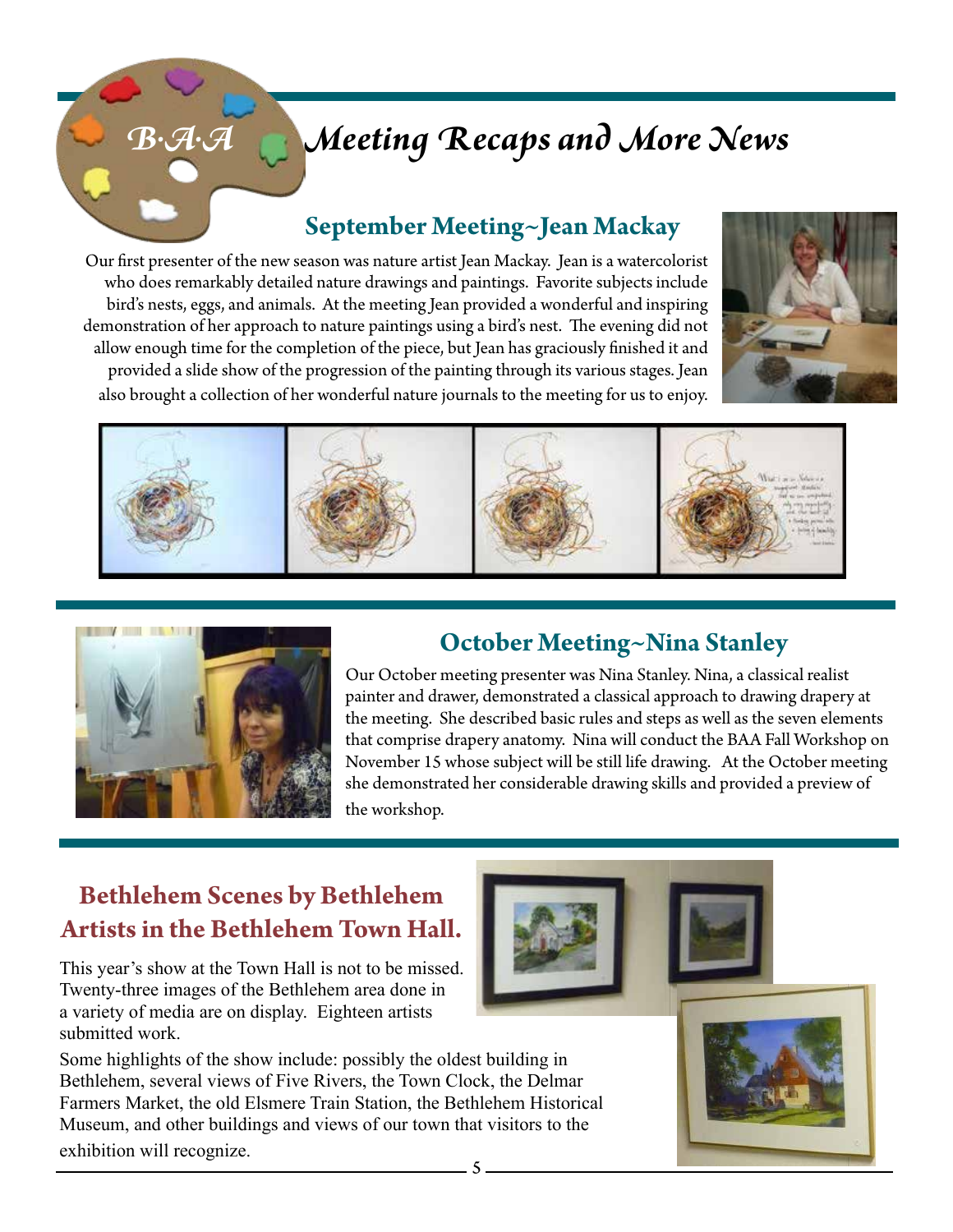

## *BAA Community Exhibit Schedule September 2014 through December 2014*

#### **Sign up at a monthly meeting to schedule a showing of your work or contact Bev Braun at 489-0601 or bevbraun@nycap.rr.com**

## VENUES RESERVED FOR BA A MEMBERS

|                                                                 | JAN                            | <b>FEB</b>  | <b>MAR</b>  | <b>APR</b>                     |
|-----------------------------------------------------------------|--------------------------------|-------------|-------------|--------------------------------|
| <b>BONE &amp; JOINT CENTER</b><br>28 hangers (2 halls, 14 each) | DARLA JOWETT<br>PENNY KOBURGER |             |             | LYNDA SPIELMAN<br>PETER KEITEL |
| FOUR CORNERS LUNCHEONETTE<br>10 hangers - can hold doubles      | <b>JODY</b><br><b>BOYD</b>     | <b>OPEN</b> | <b>OPEN</b> | <b>OPEN</b>                    |

## VENUES FREQUENTLY AVAILABLE FOR BAA MEMBERS

#### *New! Terra International Cuisine and the NuWave Café, 238 Washington Ave., Albany*

Contact Howard Katz at howard@terraalbany.com

### *Capital Bank, Slingerlands Price Chopper Plaza:*

Contact Greg Bruno at 518-694-5625 or email gbruno@capitalbank.com

### *Bethlehem Public Library, Delaware Ave., Delmar:*

Contact Alissa, 439-9314. Ask for the Information desk. Space is available on a 24 month cycle and requests are handled on a first-come-first– serve basis. Early, on the first business day of the month appears, to be the best time to submit requests for one of the two corridors.

### *Beverwyck Independent Retirement & Assisted Living:*

Contact Jessica Newman, 451-2111. Beverwyck Lane/Autumn Drive, Slingerlands, 15 spaces, availability will vary. Please call.

### *Greenville Public Library, Rte. 32, Greenville:*

Contact Sean Stewart, 518-966-8205. Two month showings. Space for up to 50 pieces.

#### *Ultraviolet Café, 292 Delaware Ave., Albany:*

Contact Annette Nanes at 434-0333 or stop by when at or near the Spectrum Theatre next door to the Ultraviolet Café.

### *Uncommon Grounds Coffee & Bagels, 1235 Western Ave., Albany:*

Contact Jennifer Maher, 885-4857 or 542-1897. Please note that Ms. Maher also arranges exhibits for their Saratoga location on Broadway.

### *Voorheesville Public Library: 51 School Rd., Voorheesville*

Contact Lynn Kohler at 765-2791 to schedule a show and reception.

*Bank of Coxsackie, Rte. 81, Greenville:* Contact Rita Buttiker, 518-634-2272

*Green County Bank, Rtes. 32 and 81, Greenville:* Contact Rita Buttiker, 518-634-2272

*Madison Theater Windows:* Contact Lorenz M. Worden, 518-489-0866 http://lorenzworden.wordpress.com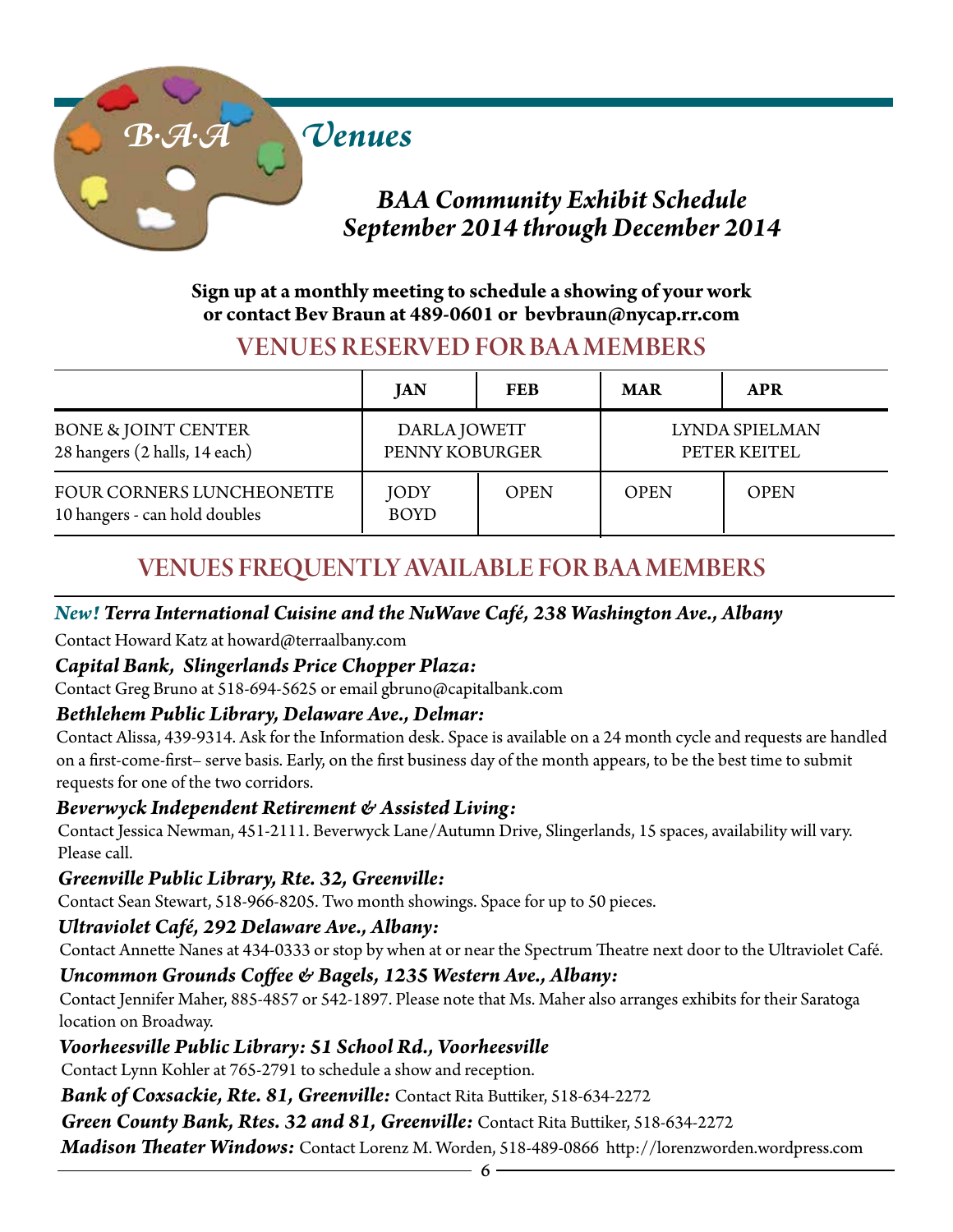

### Entry Date: Saturday Nov. 1, 10:00-12:00 a.m. Take Down: Saturday, Nov. 29 by 5:00 p.m.

### November 1 – 29, 2014 November 20 – Show Reception and Commentary by show judge Gary Shankman

**RECEPTION** – Plan to learn from the judge, extend commendations, and enjoy refreshments Thursday, November 20, at 6:45 p.m. in the Community Room of the Bethlehem Public Library. Ribbons will be awarded in all mediums. **PICK-UP** – The show will end on Saturday, November 29. **All entries must be retrieved by 5:00 p.m.**  (**NO EXCEPTIONS)** If unable to do so, you must make arrangements for pick-up with another BAA member. The library cannot be held responsible.

#### **RULES** – *This is an all-member, judged but not juried show. All entries will be displayed. One work will be accepted per member according to the following rules:*

- 1. Each work (one per member) must be submitted Friday, November 1 between 10:00 a.m. and 12:00 a.m. in the Community Room of the Bethlehem Public Library. The entry fee will be \$6.00.
- 2. Paintings must be properly framed and wired for hanging with eye screws. Wire must be placed no further than 1/3 of the distance from the top of the painting. Clip frames will not be accepted. Watercolors should have mats as well as frames. Canvas may be hung unframed if the sides are painted and the staples do not show. Submissions may not be larger than 36" x 42"
- 3. All works must be original. No prints or copies will be accepted.
- 4. If a work has won an award in a previous BAA show, it may not be entered again.
- 5. Paint, especially oil, must be totally dry.
- 6. Ribbons will be awarded in all categories at the discretion of the Show Committee. The Show Committee reserves the right to reject any painting or work that does not meet the specifications or is determined to be of unsuitable subject matter.

# *Fall Show Labels*

**Important:** Print legibly. Fill out two (2) labels for each entry. Attach one label to the back of the painting/ photograph on the upper left side. Give the second label to the person who accepts the work for the show.

| MEDIUM:           | PRICE: |
|-------------------|--------|
| NAME:             | PHONE: |
|                   |        |
|                   |        |
|                   |        |
| TITLE:<br>MEDIUM: | PRICE: |